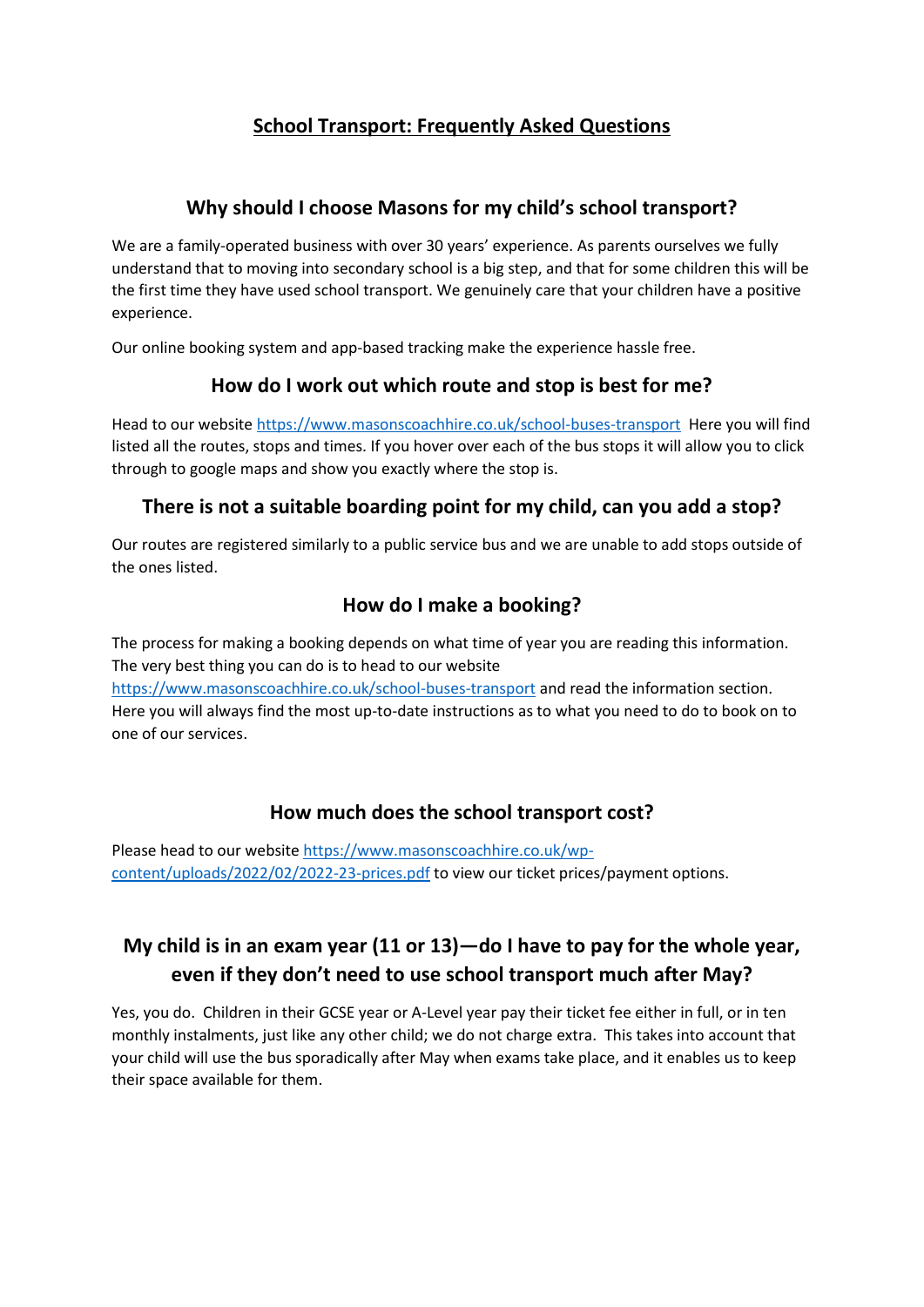# **My child has just sat their 11 plus, where is the best time to register for a space?**

If you are interested in transport it is best to register your interest early. This can be done by emailing us a[t schools@masonscoachhire.co.uk](mailto:schools@masonscoachhire.co.uk) We will add you to our mailing list so that you can be given advance notice of when deposit ticket purchasing will go live. We must make you aware that emailing us does not confirm you a space, it merely registers your interest in our service.

## **What if I only require transport on a part-time basis?**

The services are calculated to run with full time students, and as a result we are unable to offer parttime spaces. You will be able to use the bus as and when you need it once you have committed to the full year.

## **Have the buses got seatbelts?**

Most of our school transport routes are fitted with seatbelts but not all of them. Similarly to public service buses, there is not a legal requirement for us to provide seat belts on all routes. However, it is very much our goal that as we make new purchases that this will be top of the priority list.

## **Are drivers DBS checked?**

Yes, all of our drivers go through rigorous pre-employment checks and a full enhanced DBS is carried out at regular intervals. Along with these our drivers' licences are checked regularly and we monitor driver performance using the tracking systems on our vehicles.

## **Can students eat and drink on the vehicles?**

No, we operate a no food and drinks (except water) policy on our school transport. This is to safeguard children with allergies and to maintain the cleanliness of our vehicles.

## **When do my payments come out of my bank account?**

When you set your initial payment up through our GoCardless payment system it can take 10-14 days for the money to be taken from your account. This will then become the approximate date that the payment will be taken each month. Unfortunately, we are unable to amend the dates of these payments once the set-up is complete.

# **My child is due to start A-Levels in September and the space for this will not be confirmed until later in the year, what should we do about transport bookings?**

Our transport routes become very heavily subscribed, so it is best to book and pay the deposit to secure your space on the transport. If you wait until the school space is confirmed in August, you may not be able to secure a space on the transport.

## **I want to change route mid-year because we are moving home—what should I do?**

Contact [schools@masonscoachhire.co.uk](mailto:schools@masonscoachhire.co.uk) listing the route and stop you currently use and the request for the new route and stop. Please also indicate the date you wish to start the transfer.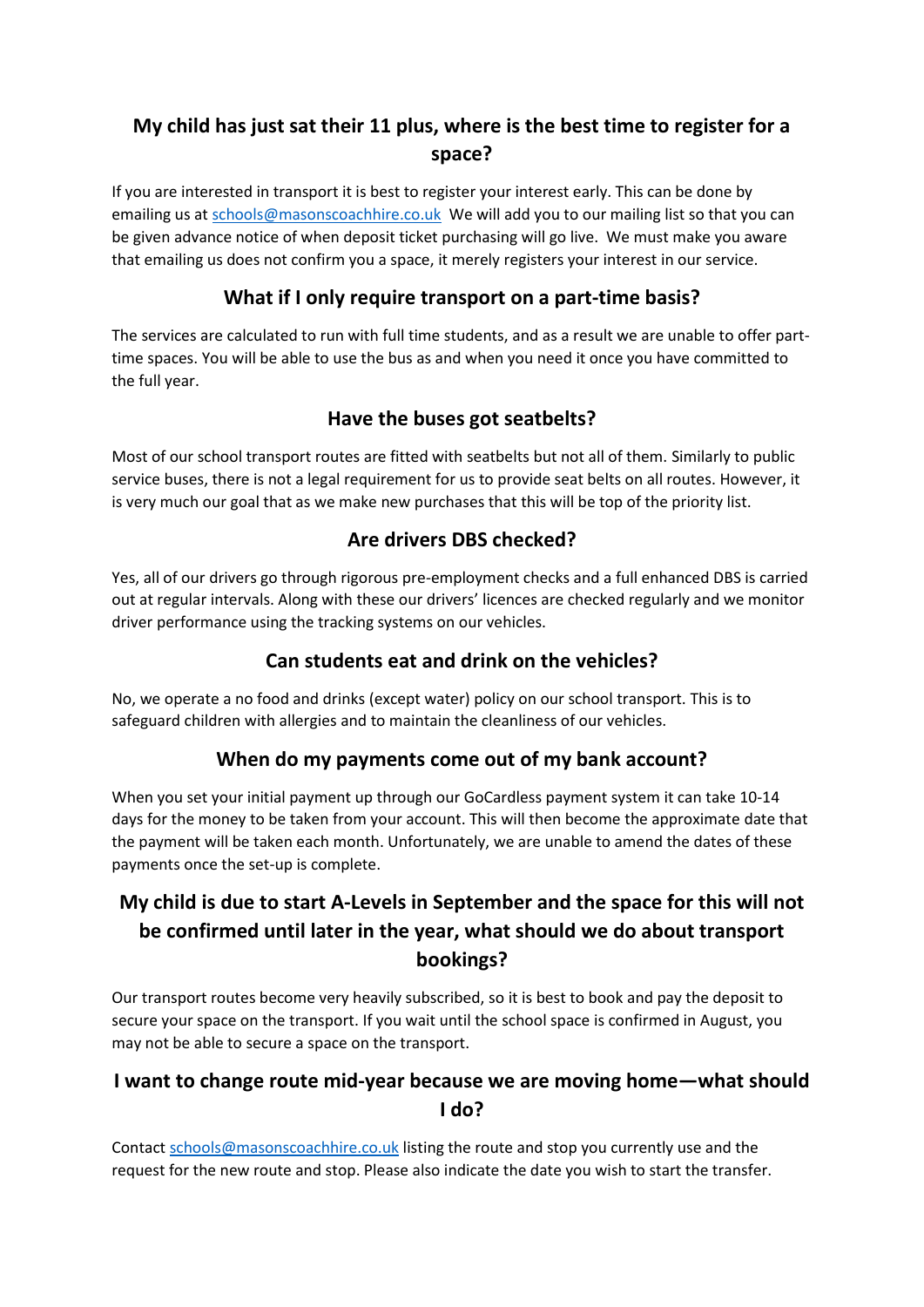There is an admin cost of £10+VAT to transfer routes. Route changes are subject to a place being available on the new route and therefore are not guaranteed.

## **Do I automatically get allocated a space each year on the transport?**

No, the process for booking is reviewed annually and you will need to re-book each year.

# **We have a sibling we would like to add to the transport for the next academic year, do we get a discount? Automatic space?**

We don't operate sibling discounts. If you have a sibling who wishes to travel with us, it is essential you register your interest at the earliest opportunity by emailing us at [schools@masonscoachhire.co.uk](mailto:schools@masonscoachhire.co.uk)

We would also urge you not to delay paying your deposit ticket when those are announced.

## **How do I report lost property?**

If the drivers find lost property on the coaches, they leave it on the coach for the next journey, your child will need to ask the driver for the item. If this fails, please email [schools@masonscoachhire.co.uk](mailto:schools@masonscoachhire.co.uk)

## **My child has lost their bus pass—how do I arrange a replacement pass?**

Contact [schools@masonscoachhire.co.uk](mailto:schools@masonscoachhire.co.uk) who will make arrangement to produce a new bus pass for your child. In the meantime, they can access their pass on their mobile app. Replacement passes are charged at £12 (£10+VAT).

## **What happens if the bus is running late?**

If the bus is a few minutes late this is often down to traffic issues. We find days when it rains, Mondays and Fridays can be busier days of the week. If there is a significant delay you will be notified through a push notification via the app. You can track the buses through our new appbased system.

## **What happens in the event of a breakdown or accident?**

In the unusual event of a breakdown, parents will be notified via push notification via the app. There is often a delay between the driver notifying us and a replacement vehicle being sent out. we often find your child texts you first! Please rest assured that in the background we will be working hard to establish a replacement vehicle and mechanic to manage the situation and will get an alert out as soon as we can.

## **My child's other parent wishes to be added to the mailing list, how do I do this?**

Head to Mailchimp and sign up using this link<http://eepurl.com/hreDeP> . Text alerts and push notifications can only be sent to the registered user on the app system. You can change contact details in the booking portal by clicking here<https://masonscoachhire.bushub.co.uk/>

#### **There was a behaviour incident on the coach, who should I report this to?**